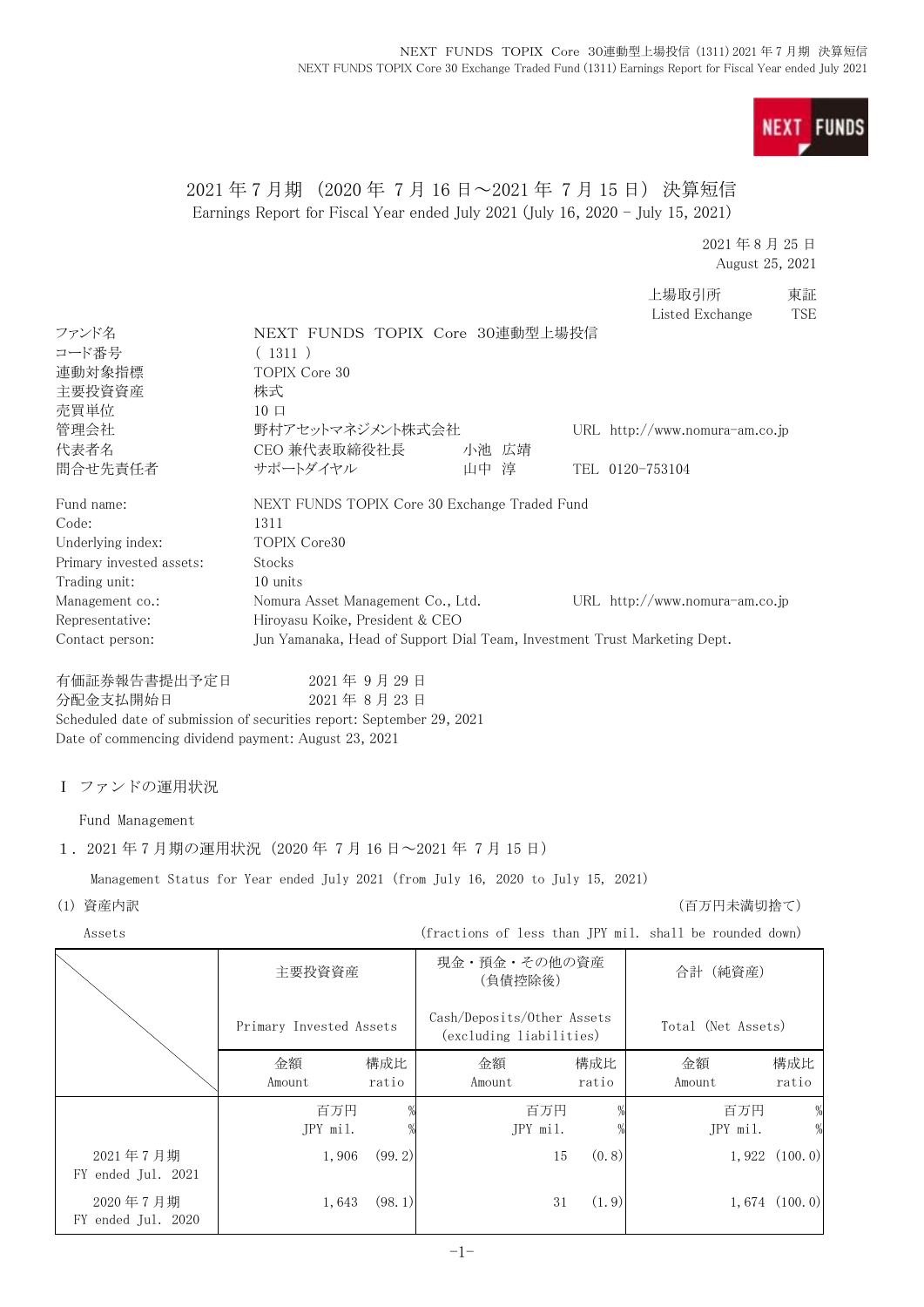NEXT FUNDS TOPIX Core 30連動型上場投信 (1311) 2021 年 7 月期 決算短信 NEXT FUNDS TOPIX Core 30 Exchange Traded Fund (1311) Earnings Report for Fiscal Year ended July 2021

## (2) 設定・交換実績 (2) またまま (1) これまでは こころには こうしょう にっぽん (千口未満切捨て)

Creation and Exchange (fractions of less than one thousand units shall be rounded down)

|                                | 前計算期間末<br>発行済口数<br>No. of Issued Units<br>at End of Previous<br>Fiscal Period<br>$\left( $ | 設定口数<br>No. of Units Created<br>$\left( \circled{2} \right)$ | 交換口数<br>No. of Units<br>Exchanged<br>$\left( \circledS \right)$ | 当計算期間末<br>発行済口数<br>No. of Issued Units<br>at End of Fiscal<br>Period<br>$(① + ② - ③)$ |
|--------------------------------|--------------------------------------------------------------------------------------------|--------------------------------------------------------------|-----------------------------------------------------------------|---------------------------------------------------------------------------------------|
|                                | 千口<br>'000 units                                                                           | 千口<br>'000 units                                             | 千口<br>'000 units                                                | 千口<br>'000 units                                                                      |
| 2021年7月期<br>FY ended Jul. 2021 | 2,309                                                                                      | 789                                                          | 979                                                             | 2, 119                                                                                |
| 2020年7月期<br>FY ended Jul. 2020 | 2,638                                                                                      | 2.599                                                        | 2,928                                                           | 2,309                                                                                 |

(3) 基準価額

Net Asset Value

|                                | 総資産<br>Total Assets Liabilities<br>$\mathcal{L}(\mathbb{D})$ | 負債<br>(Q)       | 純資産<br>Net Assets<br>$(③(①-②))$ | 100 口当り基準価額<br>((3) / 当計算期間末発行済口数) ×100)<br>Net Asset Value per 100 units<br>$((3)/N0,$ of Issued Units at End of Fiscal<br>Period $)\times$ 100) |
|--------------------------------|--------------------------------------------------------------|-----------------|---------------------------------|---------------------------------------------------------------------------------------------------------------------------------------------------|
|                                | 百万円<br>JPY mil.                                              | 百万円<br>JPY mil. | 百万円<br>JPY mil.                 | 円<br><b>JPY</b>                                                                                                                                   |
| 2021年7月期<br>FY ended Jul. 2021 | 1,950                                                        | 28              | 1,922                           | 90,690                                                                                                                                            |
| 2020年7月期<br>FY ended Jul. 2020 | 1,747                                                        | 72              | 1,674                           | 72,518                                                                                                                                            |

#### (4) 分配金

Dividend Payment

|                                | 100 口当り分配金<br>Dividend per 100 units |
|--------------------------------|--------------------------------------|
|                                | 円<br><b>JPY</b>                      |
| 2021年7月期<br>FY ended Jul. 2021 | 1,240                                |
| 2020年7月期<br>FY ended Jul. 2020 | 2,920                                |

#### 2.会計方針の変更

Change in Accounting Policies

| ① 会計基準等の改正に伴う変更                                             | 無 |    |
|-------------------------------------------------------------|---|----|
| Changes accompanying revision to accounting standards, etc. |   | No |
| ② ①以外の変更                                                    | 無 |    |
| Changes other than those in $(1)$                           |   | Nο |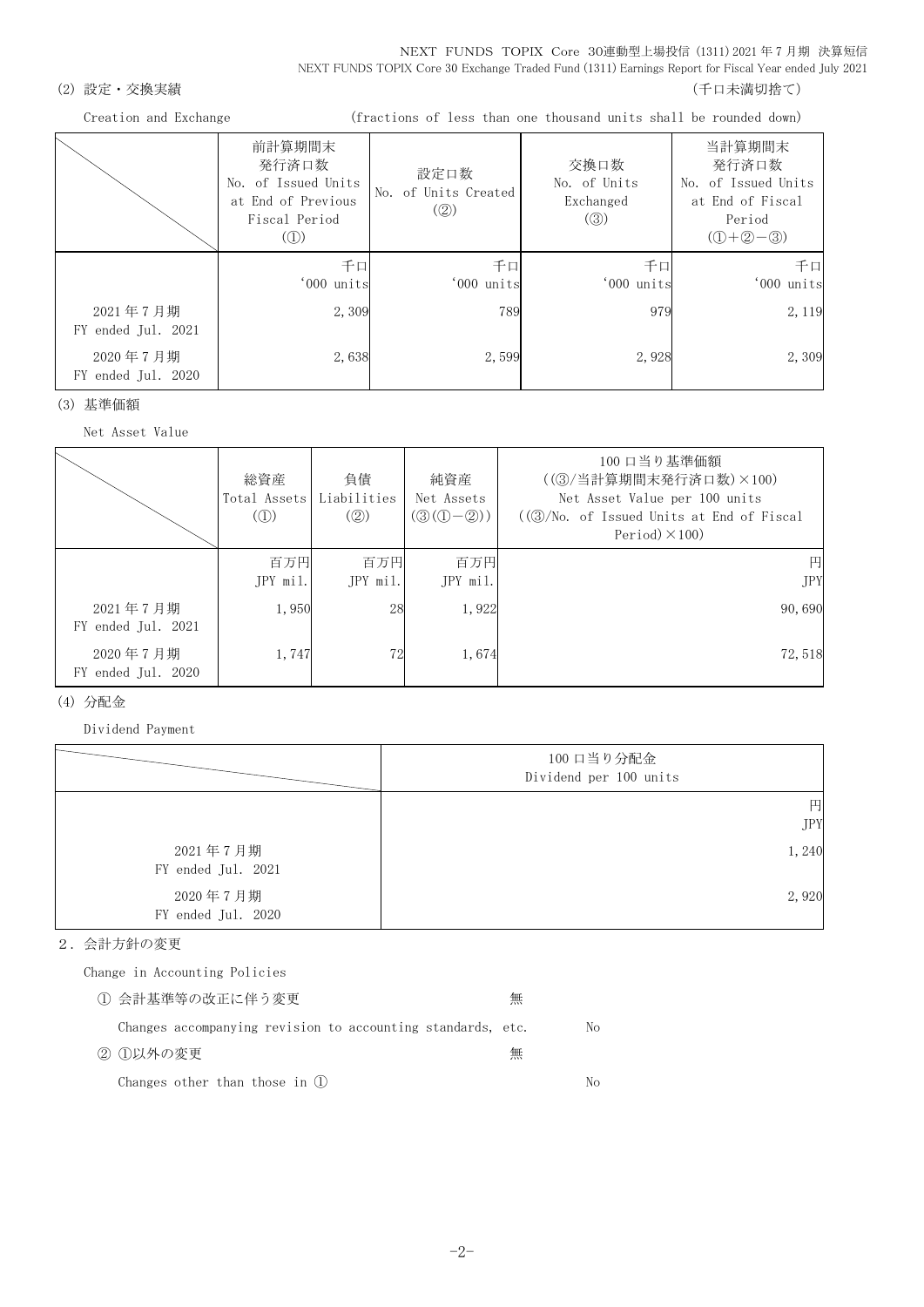## Ⅱ 財務諸表等 Financial Statements

## (1)【貸借対照表】 Balance Sheet

|                                                     |                                                                   | (単位:円) (Unit:JPY)                                                 |
|-----------------------------------------------------|-------------------------------------------------------------------|-------------------------------------------------------------------|
|                                                     | 第18期<br>(2020年7月15日現在)<br>18th Fiscal Year<br>As of July 15, 2020 | 第19期<br>(2021年7月15日現在)<br>19th Fiscal Year<br>As of July 15, 2021 |
|                                                     | 金額 Amount                                                         | 金額 Amount                                                         |
| 資産の部<br>Assets                                      |                                                                   |                                                                   |
| 流動資産<br>Current assets                              |                                                                   |                                                                   |
| コール・ローン<br>Call loans                               | 95, 068, 031                                                      | 41, 824, 756                                                      |
| 株式<br>Stocks                                        | 1, 643, 302, 530                                                  | 1, 906, 954, 470                                                  |
| 派生商品評価勘定<br>Revaluation of derivatives              | 84,600                                                            |                                                                   |
| 未収配当金<br>Accrued dividends receivable               | 2,831,800                                                         | 316,800                                                           |
| 差入委託証拠金<br>Margin deposits                          | 6, 113, 360                                                       | 1, 496, 000                                                       |
| 流動資産合計<br>Total current assets                      | 1, 747, 400, 321                                                  | 1, 950, 592, 026                                                  |
| 資産合計<br>Total assets                                | 1, 747, 400, 321                                                  | 1, 950, 592, 026                                                  |
| 負債の部<br>Liabilities                                 |                                                                   |                                                                   |
| 流動負債<br>Current liabilities                         |                                                                   |                                                                   |
| 派生商品評価勘定<br>Revaluation of derivatives              | 433, 580                                                          | 129,760                                                           |
| 未払金<br>Accounts payable - other                     | 1, 182, 600                                                       | 188, 440                                                          |
| 未払収益分配金<br>Unpaid dividends                         | 67, 437, 925                                                      | 26, 281, 626                                                      |
| 未払受託者報酬<br>Trustee fees payable                     | 1, 116, 051                                                       | 574, 471                                                          |
| 未払委託者報酬<br>Investment trust management fees payable | 2, 391, 468                                                       | 984, 741                                                          |
| 未払利息<br>Accrued interest expenses                   | 48                                                                | 38                                                                |
| その他未払費用<br>Other accrued expenses                   | 31,826                                                            | 267,539                                                           |
| 流動負債合計<br>Total current liabilities                 | 72, 593, 498                                                      | 28, 426, 615                                                      |
| 負債合計<br>Total liabilities                           | 72, 593, 498                                                      | 28, 426, 615                                                      |
| 純資産の部<br>Net assets                                 |                                                                   |                                                                   |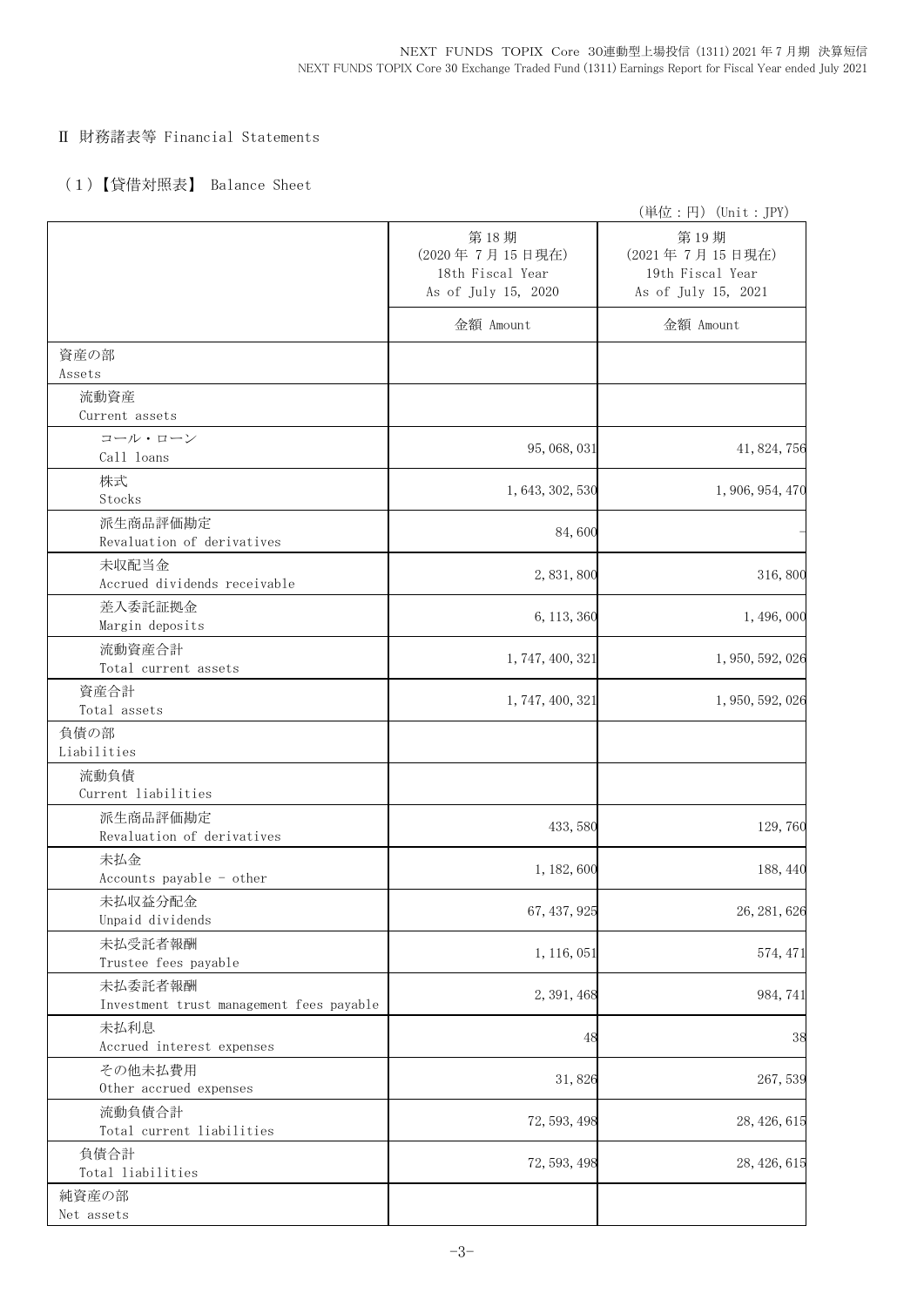| 元本等<br>Principal and other                            |                           |                  |
|-------------------------------------------------------|---------------------------|------------------|
| 元本<br>Principal                                       | 1, 838, 376, 328          | 1, 687, 110, 856 |
| 剰余金<br>Surplus                                        |                           |                  |
| 期末剰余金又は期末欠損金(△)<br>Surplus (deficit) at end of period | $\triangle$ 163, 569, 505 | 235, 054, 555    |
| (分配準備積立金)<br>(Reserve for distribution)               | 83,999                    | 190, 110         |
| 元本等合計<br>Total principal and other                    | 1, 674, 806, 823          | 1, 922, 165, 411 |
| 純資産合計<br>Total net assets                             | 1, 674, 806, 823          | 1, 922, 165, 411 |
| 負債純資産合計<br>Total liabilities and net assets           | 1, 747, 400, 321          | 1, 950, 592, 026 |

(2)【損益及び剰余金計算書】 Statement of Income and Retained Earnings

|                                                                               |                                                                                                       | (単位:円) (Unit:JPY)                                                                                     |
|-------------------------------------------------------------------------------|-------------------------------------------------------------------------------------------------------|-------------------------------------------------------------------------------------------------------|
|                                                                               | 第18期<br>2019年7月16日<br>自<br>至 2020年7月15日<br>18th Fiscal Year<br>From July 16, 2019<br>to July 15, 2020 | 第19期<br>2020年7月16日<br>目<br>至 2021年7月15日<br>19th Fiscal Year<br>From July 16, 2020<br>to July 15, 2021 |
|                                                                               | 金額 Amount                                                                                             | 金額 Amount                                                                                             |
| 営業収益<br>Operating revenue                                                     |                                                                                                       |                                                                                                       |
| 受取配当金<br>Dividend income                                                      | 73, 259, 745                                                                                          | 29, 796, 095                                                                                          |
| 有価証券売買等損益<br>Profit and loss on buying and selling of<br>securities and other | $\triangle$ 12, 917, 888                                                                              | 287, 742, 972                                                                                         |
| 派生商品取引等損益<br>Profit and loss on dealing of derivatives                        | 6,799,300                                                                                             | 8,601,830                                                                                             |
| その他収益<br>Other revenue                                                        | 7,814                                                                                                 | 4,824                                                                                                 |
| 営業収益合計<br>Total operating revenue                                             | 67, 148, 971                                                                                          | 326, 145, 721                                                                                         |
| 営業費用<br>Operating expenses                                                    |                                                                                                       |                                                                                                       |
| 支払利息<br>Interest expenses                                                     | 19, 429                                                                                               | 9,912                                                                                                 |
| 受託者報酬<br>Trustee fees                                                         | 1,828,211                                                                                             | 1, 094, 127                                                                                           |
| 委託者報酬<br>Investment trust management fees                                     | 3, 917, 462                                                                                           | 1, 973, 627                                                                                           |
| その他費用<br>Other expenses                                                       | 52, 132                                                                                               | 335, 516                                                                                              |
| 営業費用合計<br>Total operating expenses                                            | 5, 817, 234                                                                                           | 3, 413, 182                                                                                           |
| 営業利益又は営業損失 (△)<br>Operating profit (loss)                                     | 61, 331, 737                                                                                          | 322, 732, 539                                                                                         |
| 経常利益又は経常損失(△)                                                                 | 61, 331, 737                                                                                          | 322, 732, 539                                                                                         |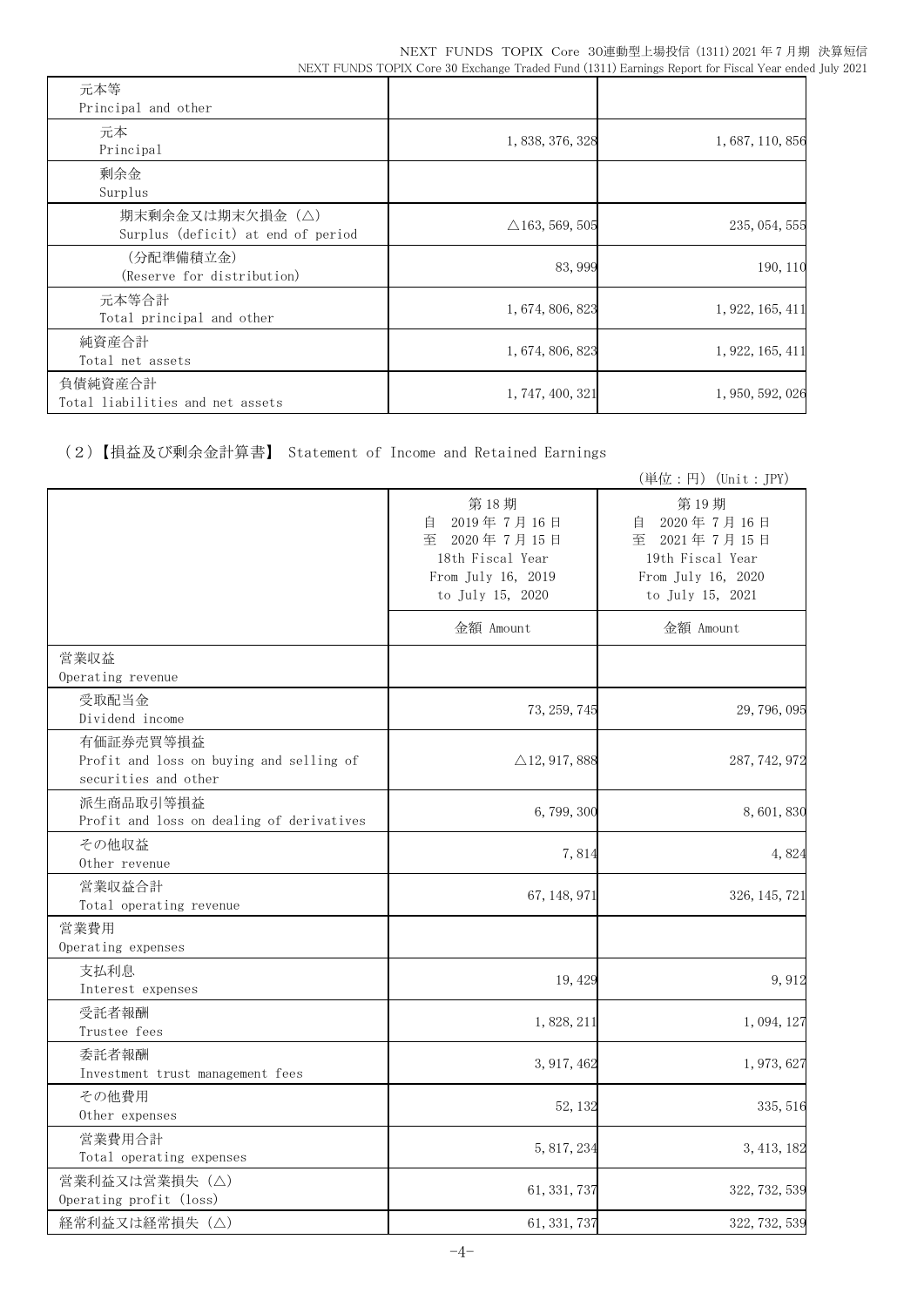|                                                                                                      |  | NEXT FUNDS TOPIX Core 30連動型上場投信 (1311) 2021 年 7 月期 決算短信 |  |  |
|------------------------------------------------------------------------------------------------------|--|---------------------------------------------------------|--|--|
| NEXT FUNDS TOPIX Core 30 Exchange Traded Fund (1311) Earnings Report for Fiscal Year ended July 2021 |  |                                                         |  |  |

| Ordinary profit (loss)                                                                                                |                           |                           |
|-----------------------------------------------------------------------------------------------------------------------|---------------------------|---------------------------|
| 当期純利益又は当期純損失 (△)<br>Profit (loss)                                                                                     | 61, 331, 737              | 322, 732, 539             |
| 一部交換に伴う当期純利益金額の分配額又は一部交<br>換に伴う当期純損失金額の分配額(△)<br>Distribution of profit loss from partial<br>exchange                 |                           |                           |
| 期首剰余金又は期首欠損金(△)<br>Surplus (deficit) at beginning of period                                                           | $\triangle$ 204, 427, 283 | $\triangle$ 163, 569, 505 |
| 剰余金増加額又は欠損金減少額<br>Increase in surplus or decrease in deficit                                                          | 84, 240, 796              | 102, 173, 147             |
| 当期一部交換に伴う剰余金増加額又は欠損金減<br>少額<br>Increase in surplus or decrease in deficit<br>from partial exchange                    | 84, 240, 796              | 58, 204, 132              |
| 当期追加信託に伴う剰余金増加額又は欠損金減<br>少額<br>Increase in surplus or decrease in deficit<br>from additional subscriptions for period |                           | 43, 969, 015              |
| 剰余金減少額又は欠損金増加額<br>Decrease in surplus or increase in deficit                                                          | 37, 276, 830              |                           |
| 当期追加信託に伴う剰余金減少額又は欠損金増<br>加額<br>Decrease in surplus or increase in deficit<br>from additional subscriptions for period | 37, 276, 830              |                           |
| 分配金<br>Dividends                                                                                                      | 67, 437, 925              | 26, 281, 626              |
| 期末剰余金又は期末欠損金 (△)<br>Surplus (deficit) at end of period                                                                | $\triangle$ 163, 569, 505 | 235, 054, 555             |

# (3)【注記表】

(重要な会計方針に係る事項に関する注記)

| 1. 運用資産の評価基準及び評価方法 | 株式                                                       |
|--------------------|----------------------------------------------------------|
|                    | 原則として時価で評価しております。                                        |
|                    | 時価評価にあたっては、市場価格のある有価証券についてはその最終相場(計算日                    |
|                    | に最終相場のない場合には、直近の日の最終相場)で評価しております。                        |
|                    | 先物取引                                                     |
|                    | 取引所の発表する計算日の清算値段を用いております。                                |
| 2.費用・収益の計上基準       | 受取配当金                                                    |
|                    | 原則として配当落ち日において、確定配当金額又は予想配当金額を計上しておりま                    |
|                    | す。                                                       |
|                    | 投資信託受益証券については、原則として収益分配金落ち日において、当該収益分                    |
|                    | 配金額を計上しております。                                            |
|                    | 有価証券売買等損益                                                |
|                    | 約定日基準で計上しております。                                          |
|                    | 派生商品取引等捐益                                                |
|                    | 約定日基準で計上しております。                                          |
|                    | 3. 金融商品の時価等に関する事項の補金融商品の時価には、市場価格に基づく価額のほか、市場価格がない場合には合理 |
| 足説明                | 的に算定された価額が含まれております。当該価額の算定においては一定の前提条                    |
|                    | 件等を採用しているため、異なる前提条件等によった場合、当該価額が異なること                    |
|                    | もあります。                                                   |
|                    | また、デリバティブ取引に関する契約額等は、あくまでもデリバティブ取引におけ                    |
|                    | る名目的な契約額または計算上の想定元本であり、当該金額自体がデリバティブ取                    |
|                    | 引の市場リスクの大きさを示すものではありません。                                 |
| 4.その他              | 当ファンドの計算期間は、信託約款の規定により、2020 年 7月 16 日から 2021 年           |
|                    | 7月15日までとなっております。                                         |

(重要な会計上の見積りに関する注記)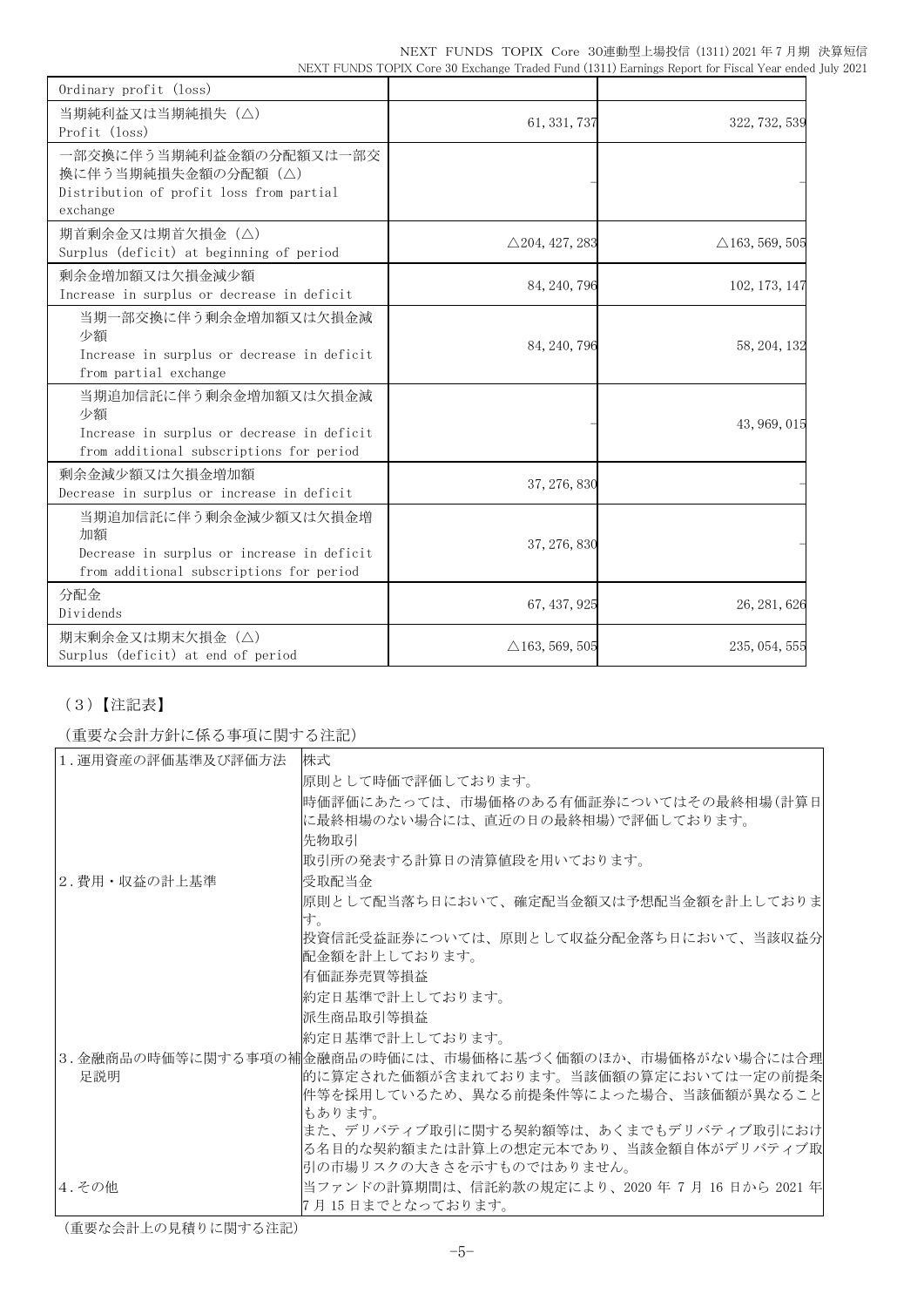該当事項はありません。

(貸借対照表に関する注記)

|    | 第18期                              |       | 第19期                    |                       |
|----|-----------------------------------|-------|-------------------------|-----------------------|
|    | 2020年7月15日現在                      |       | 2021年7月15日現在            |                       |
|    | 計算期間の末日における受益権の総数                 |       | 計算期間の末日における受益権の総数       |                       |
|    | $2, 309, 518 \Box$                |       |                         | $2, 119, 486$ 口       |
| 2. | 投資信託財産計算規則第55条の6第1項第10号に規<br>定する額 |       |                         |                       |
|    | 元本の欠損<br>163, 569, 505 円          |       |                         |                       |
| 3. | 計算期間の末日における1単位当たりの純資産の額           | $2$ . | 計算期間の末日における1単位当たりの純資産の額 |                       |
|    | 1日当たり純資産額<br>$725.18$ H           |       | 1口当たり純資産額               | 906.90円               |
|    | (100 口当たり純資産額)<br>$(72, 518$ 円)   |       | (100 口当たり純資産額)          | $(90, 690 \text{ F})$ |

(損益及び剰余金計算書に関する注記)

| 第18期<br>自<br>2019年7月16日 |                      |                       | 第19期 |                                 |                      |                       |  |
|-------------------------|----------------------|-----------------------|------|---------------------------------|----------------------|-----------------------|--|
| 至 2020年7月15日            |                      |                       |      | 2020年7月16日<br>自<br>至 2021年7月15日 |                      |                       |  |
| 1.分配金の計算過程              |                      |                       |      | 1. 分配金の計算過程                     |                      |                       |  |
| 項目                      |                      |                       |      | 項目                              |                      |                       |  |
| 当期配当等収益額                | А                    | 73, 248, 130 円        |      | 当期配当等収益額                        | A                    | 29,791,007円           |  |
| 分配準備積立金                 | B                    | 71,599円               |      | 分配準備積立金                         | B                    | 83,999円               |  |
| 配当等収益合計額                | $C=A+B$              | 73, 319, 729 円        |      | 配当等収益合計額                        | $C=A+B$              | 29,875,006円           |  |
| 経費                      | D                    | 5,797,805円            |      | 経費                              | $\mathbb{D}$         | 3,403,270 円           |  |
| 収益分配可能額                 | $E=C-D$              | $67,521,924$ 円        |      | 収益分配可能額                         | $E=C-D$              | 26, 471, 736 円        |  |
| 収益分配金                   | F                    | $67,437,925$ 円        |      | 収益分配金                           | F                    | 26, 281, 626 円        |  |
| 次期繰越金(分配準備積立金)          | $G = E - F$          | 83,999円               |      | 次期繰越金(分配準備積立金)                  | $G = E - F$          | 190, 110 円            |  |
| 口数                      | H                    | $2, 309, 518 \square$ |      | 口数                              | H                    | $2, 119, 486 \square$ |  |
| 100 口当たり分配金             | $I = F/H \times 100$ | 2,920円                |      | 100 口当たり分配金                     | $I = F/H \times 100$ | 1,240円                |  |

(金融商品に関する注記)

(1)金融商品の状況に関する事項

| 第18期                            | 第19期                     |
|---------------------------------|--------------------------|
| 自 2019年7月16日                    | 自 2020年7月16日             |
| 至 2020年7月15日                    | 至 2021年7月15日             |
| 11. 金融商品に対する取組方針                | 11. 金融商品に対する取組方針         |
| 当ファンドは、投資信託及び投資法人に関する法律第2条第  同左 |                          |
| 4項に定める証券投資信託であり、信託約款に規定する運用     |                          |
| の基本方針に従い、有価証券等の金融商品に対して投資とし     |                          |
| に運用することを目的としております。              |                          |
| 2.金融商品の内容及びその金融商品に係るリスク         | 2. 金融商品の内容及びその金融商品に係るリスク |
| 当ファンドが保有する金融商品の種類は、有価証券、デリバ  同左 |                          |
| ティブ取引、コール・ローン等の金銭債権及び金銭債務であ     |                          |
| ります。                            |                          |
| 当ファンドが保有する有価証券の詳細は、(その他の注記)の    |                          |
| 2 有価証券関係に記載しております。              |                          |
| これらは、株価変動リスクなどの市場リスク、信用リスク及     |                          |
| び流動性リスクにさらされております。              |                          |
| 当ファンドは、信託財産に属する資産の効率的な運用に資す     |                          |
| ることを目的として、株価指数先物取引を行っております。     |                          |
| 当該デリバティブ取引は、対象とする株価指数等に係る価格     |                          |
| 変動リスクを有しております。                  |                          |
| 3. 金融商品に係るリスク管理体制               | 3. 金融商品に係るリスク管理体制        |
| 委託会社においては、独立した投資リスク管理に関する委員  同左 |                          |
| 会を設け、パフォーマンスの考査及び運用リスクの管理を行     |                          |
| なっております。                        |                          |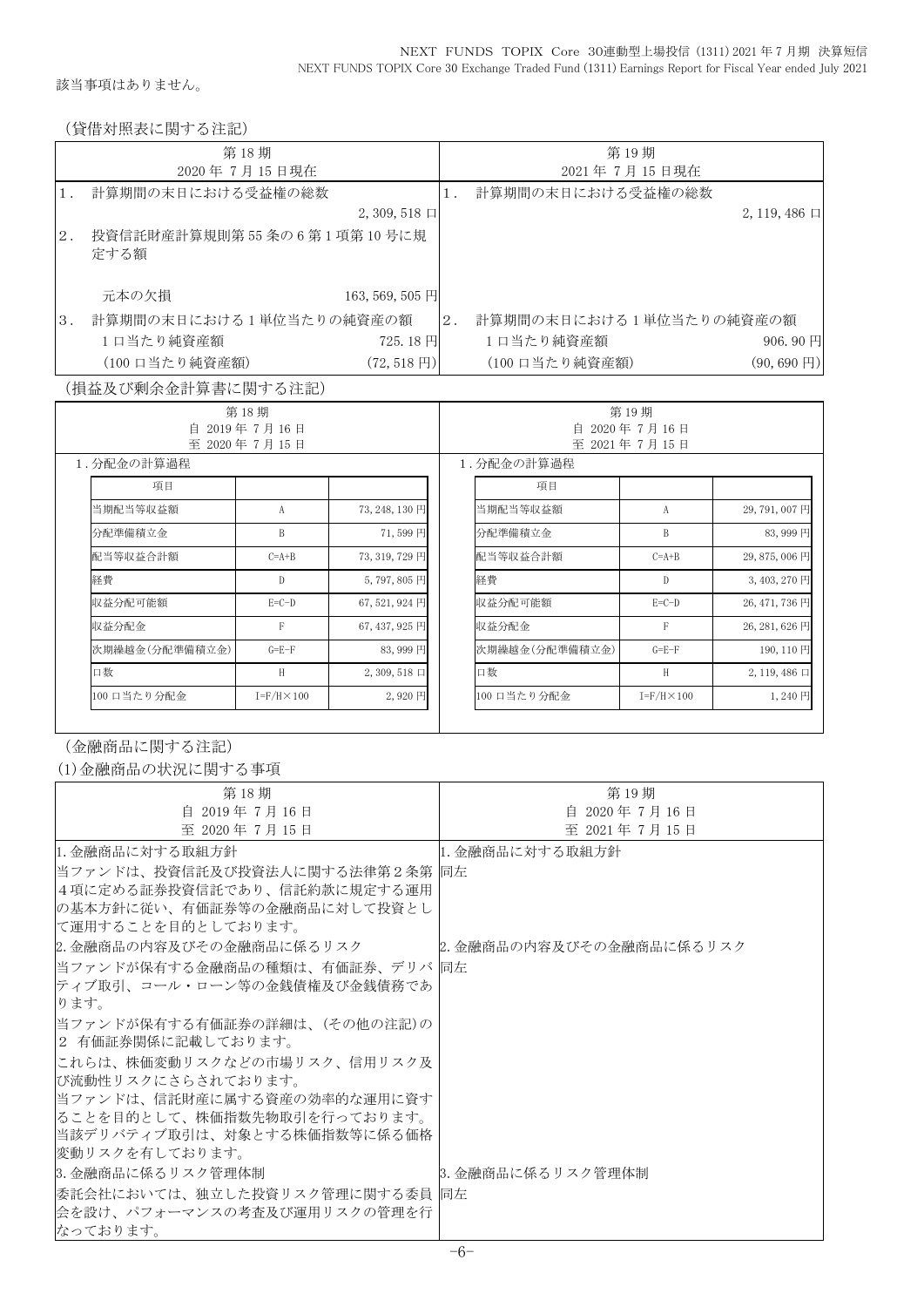| ○市場リスクの管理                   |
|-----------------------------|
| 市場リスクに関しては、資産配分等の状況を常時、分析・把 |
| 握し、投資方針に沿っているか等の管理を行なっておりま  |
| 寸.                          |
| ○信用リスクの管理                   |
| 信用リスクに関しては、発行体や取引先の財務状況等に関す |
| る情報収集・分析を常時、継続し、格付等の信用度に応じた |
| 組入制限等の管理を行なっております。          |
| ○流動性リスクの管理                  |
| 流動性リスクに関しては、必要に応じて市場流動性の状況を |
| 把握し、取引量や組入比率等の管理を行なっております。  |
| (2)金融商品の時価等に関する事項           |

| 第18期                       | 第19期              |
|----------------------------|-------------------|
| 2020年7月15日現在               | 2021年7月15日現在      |
| 1.貸借対照表計上額、時価及び差額          | 1.貸借対照表計上額、時価及び差額 |
| 貸借対照表上の金融商品は原則としてすべて時価で評価し | 同左                |
| ているため、貸借対照表計上額と時価との差額はありませ |                   |
| $\mathcal{W}_{\alpha}$     |                   |
| 2.時価の算定方法                  | 2.時価の算定方法         |
| 株式                         | 同左                |
| (重要な会計方針に係る事項に関する注記)に記載して  |                   |
| おります。                      |                   |
| 派生商品評価勘定                   |                   |
| デリバティブ取引については、(その他の注記) の 3 |                   |
| デリバティブ取引関係に記載しております。       |                   |
| コール・ローン等の金銭債権及び金銭債務        |                   |
| これらの科目は短期間で決済されるため、帳簿価額は時  |                   |
| 価と近似していることから、当該帳簿価額を時価としてお |                   |
| ります。                       |                   |

(関連当事者との取引に関する注記)

| 第18期                                                          | 第 19 期       |
|---------------------------------------------------------------|--------------|
| 自 2019年7月16日                                                  | 自 2020年7月16日 |
| 至 2020年7月15日                                                  | 至 2021年7月15日 |
| 市場価格その他当該取引に係る公正な価格を勘案して、一般同左<br> の取引条件と異なる関連当事者との取引は行なわれていない |              |
| ため、該当事項はございません。                                               |              |

(その他の注記)

1 元本の移動

| 第18期         |                     |                          | 第 19 期       |                   |
|--------------|---------------------|--------------------------|--------------|-------------------|
| 自 2019年7月16日 |                     |                          | 自 2020年7月16日 |                   |
| 至 2020年7月15日 |                     |                          | 至 2021年7月15日 |                   |
| 期首元本額        | 2,099,887,004円期首元本額 |                          |              | $1,838,376,328$ 円 |
| 期中追加設定元本額    |                     | 2,069,202,000 円期中追加設定元本額 |              | 628, 760, 400 円   |
| 期中一部交換元本額    |                     | 2,330,712,676 円期中一部交換元本額 |              | 780, 025, 872 円   |

2 有価証券関係

売買目的有価証券

| 種類 | 第18期<br>自 2019年7月16日<br>至 2020年7月15日 | 第19期<br>自 2020年7月16日<br>至 2021年7月15日 |  |  |
|----|--------------------------------------|--------------------------------------|--|--|
|    | 損益に含まれた評価差額(円)                       | 損益に含まれた評価差額(円)                       |  |  |
| 株式 | $\triangle$ 29, 045, 654             | 272, 675, 183                        |  |  |
| 合計 | $\triangle$ 29, 045, 654             | 272, 675, 183                        |  |  |

3 デリバティブ取引関係

## デリバティブ取引の契約額等、時価及び評価損益

| 種類 | 第18期(2020年7月15日現在) | 第19期(2021年7月15日現在) |
|----|--------------------|--------------------|
|    |                    |                    |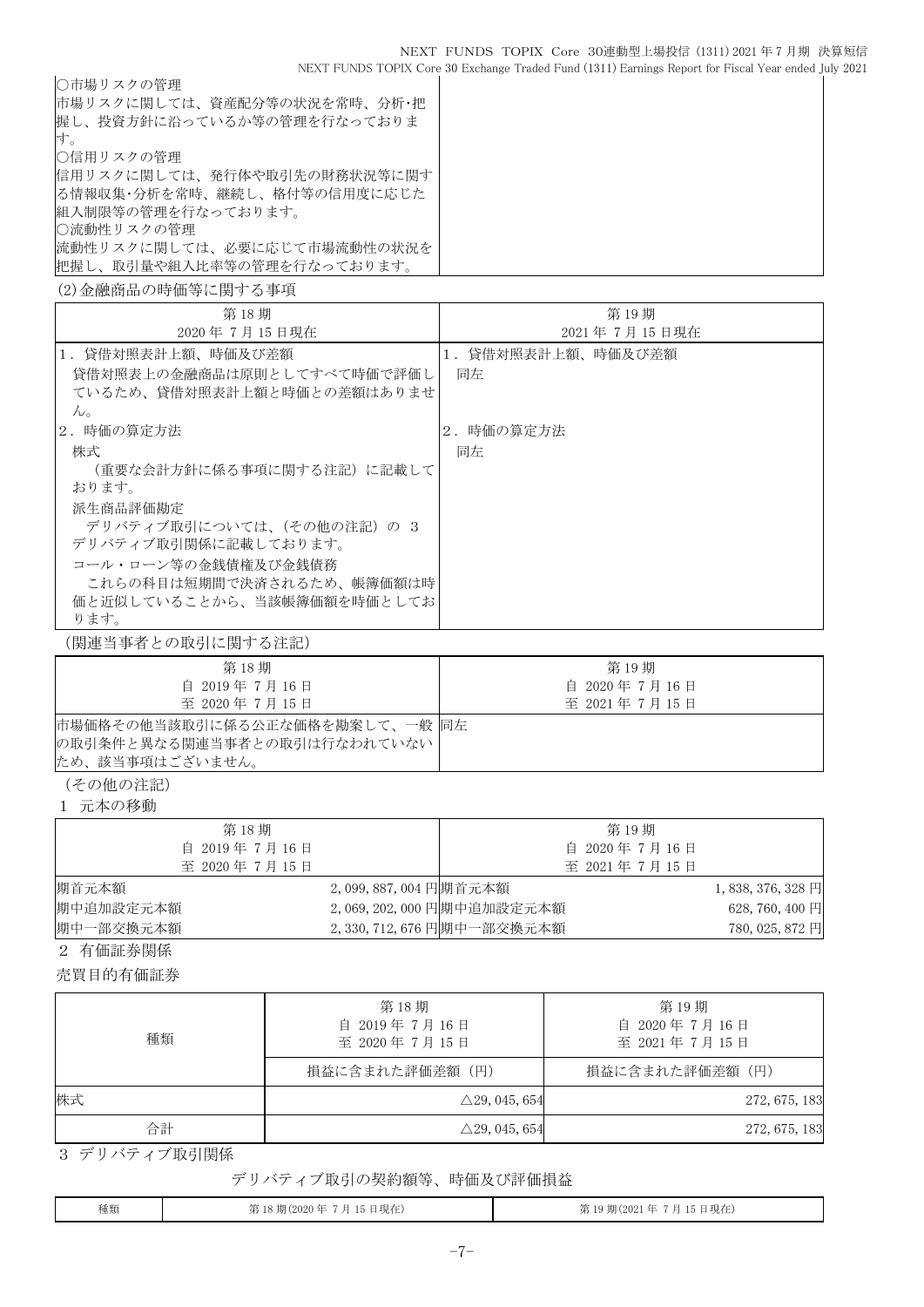|          |              |           |              |                      |              |           |              | THILL I CITCH I CITIL COIL ON ENCIRCIPLY IIMMOVAL MIN (ICIT) EMILIARY IMPORTANT I MOME I CAL CHAON JU |
|----------|--------------|-----------|--------------|----------------------|--------------|-----------|--------------|-------------------------------------------------------------------------------------------------------|
|          | 契約額等 (円)     |           |              |                      | 契約額等 (円)     |           |              |                                                                                                       |
|          |              | うち1年<br>超 | 時価 (円)       | 評価損益 (円)             |              | うち1年<br>超 | 時価 (円)       | 評価損益 (円)                                                                                              |
| 市場取引     |              |           |              |                      |              |           |              |                                                                                                       |
| 株価指数先物取引 |              |           |              |                      |              |           |              |                                                                                                       |
| 買建       | 31, 592, 360 |           | 31, 248, 000 | $\triangle$ 348, 980 | 14, 920, 000 | -         | 14, 792, 000 | $\triangle$ 129, 760                                                                                  |
| 合計       | 31, 592, 360 |           | 31, 248, 000 | $\triangle$ 348, 980 | 14, 920, 000 |           | 14, 792, 000 | $\triangle$ 129, 760                                                                                  |

(注)時価の算定方法

1先物取引

国内先物取引について

先物の評価においては、取引所の発表する計算日の清算値段を用いております。 ※上記取引でヘッジ会計が適用されているものはございません。

## (4)【附属明細表】

第 1 有価証券明細表

(1)株式(2021 年 7 月 15 日現在)

(単位:円)

|    |     |         |         |            | 評価額           |    |  |
|----|-----|---------|---------|------------|---------------|----|--|
| 種類 | 通貨  | 銘柄      | 株式数     | 単価         | 金額            | 備考 |  |
| 株式 | 日本円 | 信越化学工業  | 3,700   | 17,865.00  | 66, 100, 500  |    |  |
|    |     | 花王      | 4,900   | 6,768.00   | 33, 163, 200  |    |  |
|    |     | 武田薬品工業  | 17,000  | 3,757.00   | 63, 869, 000  |    |  |
|    |     | アステラス製薬 | 17,800  | 1,924.00   | 34, 247, 200  |    |  |
|    |     | 第一三共    | 16,100  | 2, 250.00  | 36, 225, 000  |    |  |
|    |     | ダイキン工業  | 2,600   | 22, 090.00 | 57, 434, 000  |    |  |
|    |     | 日立製作所   | 9,800   | 6,386.00   | 62, 582, 800  |    |  |
|    |     | 日本電産    | 4,900   | 13,045.00  | 63, 920, 500  |    |  |
|    |     | ソニーグループ | 12,800  | 11, 405.00 | 145, 984, 000 |    |  |
|    |     | キーエンス   | 2,000   | 57, 580.00 | 115, 160, 000 |    |  |
|    |     | ファナック   | 1,800   | 26, 840.00 | 48, 312, 000  |    |  |
|    |     | 村田製作所   | 6,000   | 9, 113.00  | 54, 678, 000  |    |  |
|    |     | トヨタ自動車  | 20,800  | 9,832.00   | 204, 505, 600 |    |  |
|    |     | 本田技研工業  | 16, 100 | 3, 514.00  | 56, 575, 400  |    |  |
|    |     | HOYA    | 4,000   | 14,835.00  | 59, 340, 000  |    |  |
|    |     | 任天堂     | 1,200   | 63, 280.00 | 75, 936, 000  |    |  |
|    |     | 東海旅客鉄道  | 1,700   | 16, 385.00 | 27, 854, 500  |    |  |
|    |     | 日本電信電話  | 23,500  | 2,884.00   | 67, 774, 000  |    |  |
|    |     | KDD I   | 16, 100 | 3,522.00   | 56, 704, 200  |    |  |